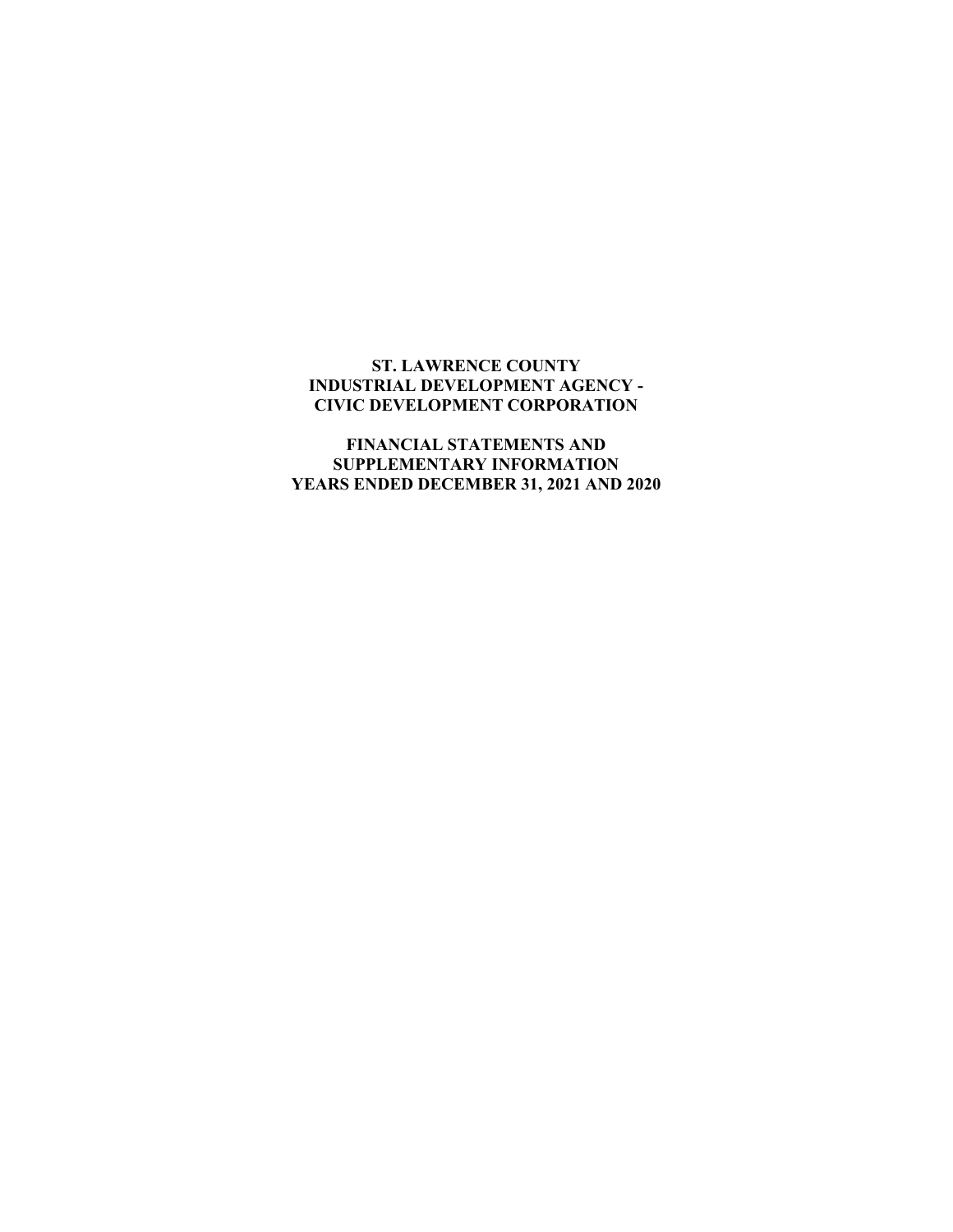# **TABLE OF CONTENTS**

|                                                                                                                                                                                            | Page      |
|--------------------------------------------------------------------------------------------------------------------------------------------------------------------------------------------|-----------|
| Independent Auditor's Report                                                                                                                                                               | $1 - 3$   |
| Management's Discussion and Analysis                                                                                                                                                       | $4 - 7$   |
| <b>Financial Statements</b>                                                                                                                                                                |           |
| <b>Statements of Net Position</b><br>December 31, 2021 and 2020                                                                                                                            | 8         |
| Statements of Revenues, Expenses, and Changes in Net Position<br>for the Years Ended December 31, 2021 and 2020                                                                            | 9         |
| <b>Statements of Cash Flows</b><br>for the Years Ended December 31, 2021 and 2020                                                                                                          | 10        |
| Notes to Financial Statements                                                                                                                                                              | $11 - 15$ |
| Independent Auditor's Report on Internal Control over Financial<br>Reporting and on Compliance and Other Matters Based on an<br>Audit of Financial Statements Performed in Accordance with |           |
| Government Auditing Standards                                                                                                                                                              | $16 - 17$ |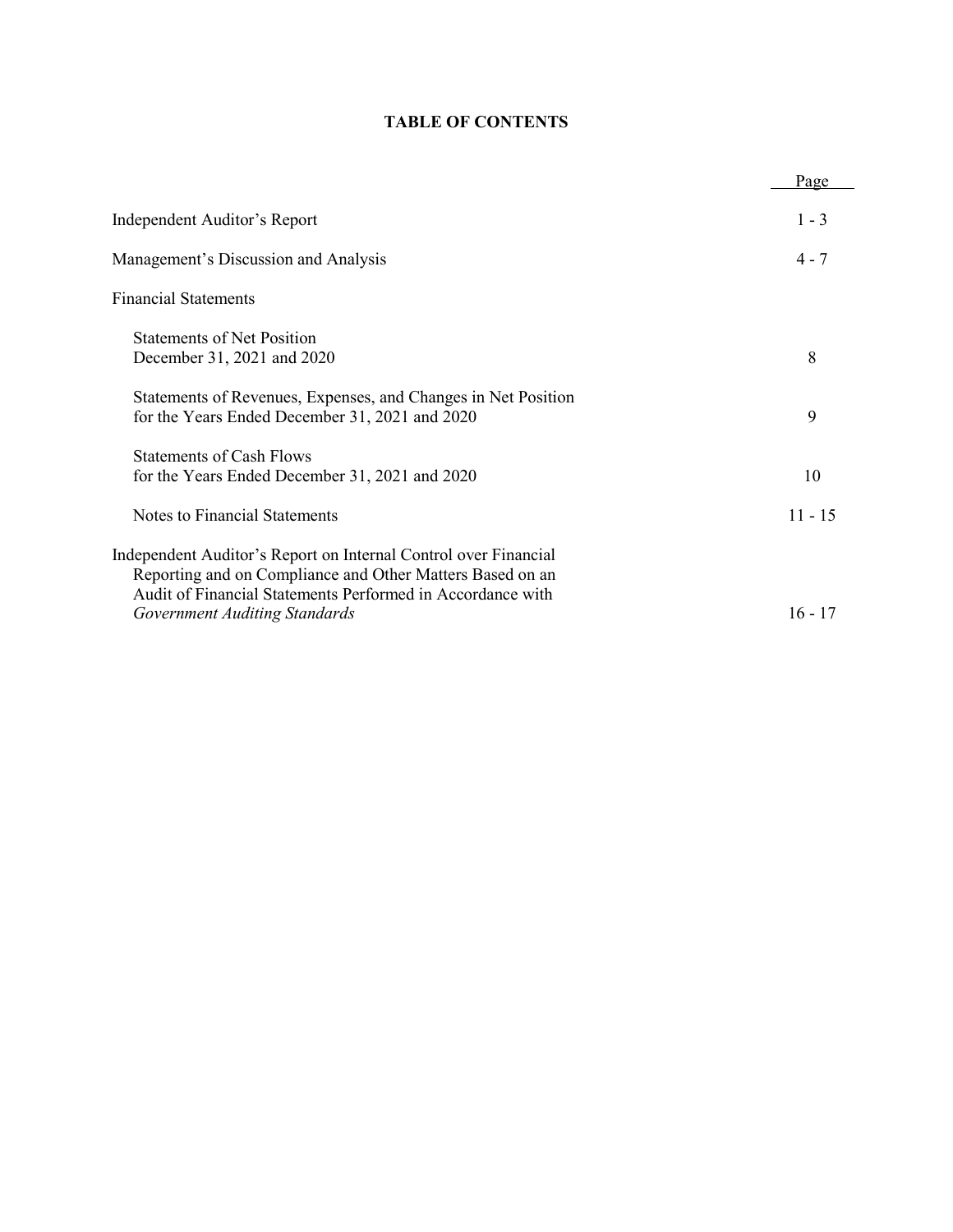

301 Ford Street P.O. Box 327 Ogdensburg, NY 13669 (315) 393-7502 Fax: (315) 393-9231 [www.pmhvcpa.com](http://www.pmhvcpa.com/)

### **INDEPENDENT AUDITOR'S REPORT**

Board of Directors St. Lawrence County Industrial Development Agency - Civic Development Corporation

### **Report on the Audit of the Financial Statements**

#### *Opinion*

We have audited the accompanying financial statements of St. Lawrence County Industrial Development Agency – Civic Development Corporation (SLCIDA-CDC), a component unit of St. Lawrence County, New York, as of and for the year ended December 31, 2021 and 2020, and the related notes to the financial statements, which collectively comprise the SLCIDA-CDC's basic financial statements as listed in the table of contents.

In our opinion, the financial statements referred to above present fairly, in all material respects, the financial position of the SLCIDA-CDC as of December 31, 2021 and 2020, and the changes in financial position and cash flows thereof for the years then ended in accordance with accounting principles generally accepted in the United States of America.

### *Basis for Opinion*

We conducted our audits in accordance with auditing standards generally accepted in the United States of America and the standards applicable to financial audits contained in *Government Auditing Standards*, issued by the Comptroller General of the United States. Our responsibilities under those standards are further described in the Auditor's Responsibilities for the Audit of the Financial Statements section of our report. We are required to be independent of SLCIDA-CDC, and to meet our other ethical responsibilities, in accordance with the relevant ethical requirements relating to our audits. We believe that the audit evidence we have obtained is sufficient and appropriate to provide a basis for our audit opinion.

### *Responsibilities of Management for the Financial Statements*

Management is responsible for the preparation and fair presentation of the financial statements in accordance with accounting principles generally accepted in the United States of America, and for the design, implementation, and maintenance of internal control relevant to the preparation and fair presentation of financial statements that are free from material misstatement, whether due to fraud or error.

In preparing the financial statements, management is required to evaluate whether there are conditions or events, considered in the aggregate, that raise substantial doubt about the SLCIDA-CDC's ability to continue as a going concern for twelve months beyond the financial statement date, including any currently known information that may raise substantial doubt shortly thereafter.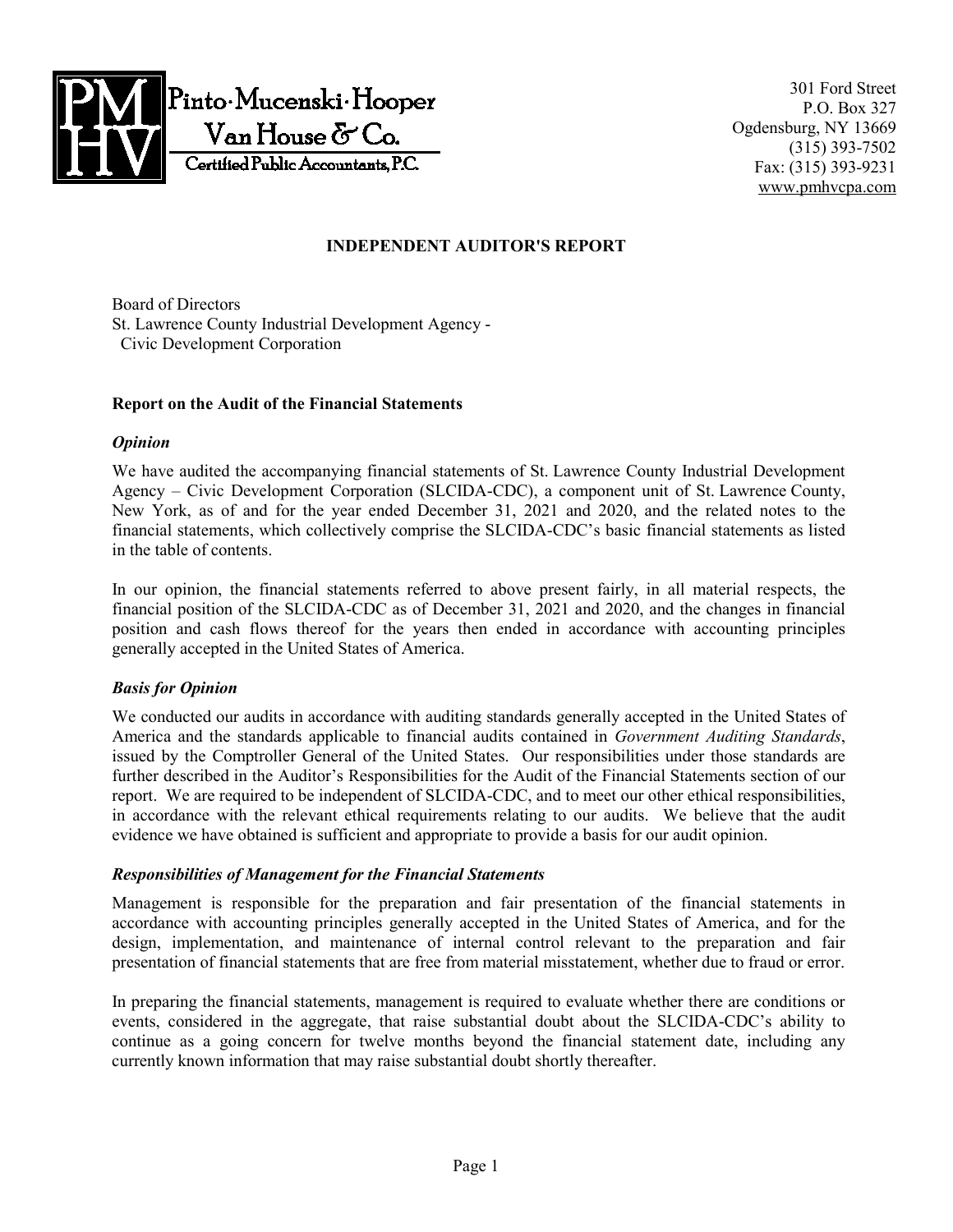### *Auditor's Responsibilities for the Audit of the Financial Statements*

Our objectives are to obtain reasonable assurance about whether the financial statements as a whole are free from material misstatement, whether due to fraud or error, and to issue an auditor's report that includes our opinion. Reasonable assurance is a high level of assurance but is not absolute assurance and therefore is not a guarantee that an audit conducted in accordance with generally accepted auditing standards and *Government Auditing Standards* will always detect a material misstatement when it exists. The risk of not detecting a material misstatement resulting from fraud is higher than for one resulting from error, as fraud may involve collusion, forgery, intentional omissions, misrepresentations, or the override of internal control. Misstatements are considered material if there is a substantial likelihood that, individually or in the aggregate, they would influence the judgment made by a reasonable user based on the financial statements.

In performing an audit in accordance with generally accepted auditing standards and *Government Auditing Standards*, we:

- Exercise professional judgment and maintain professional skepticism throughout the audit.
- Identify and assess the risks of material misstatement of the financial statements, whether due to fraud or error, and design and perform audit procedures responsive to those risks. Such procedures include examining, on a test basis, evidence regarding the amounts and disclosures in the financial statements.
- Obtain an understanding of internal control relevant to the audit in order to design audit procedures that are appropriate in the circumstances, but not for the purpose of expressing an opinion on the effectiveness of SLCIDA-CDC's internal control. Accordingly, no such opinion is expressed.
- Evaluate the appropriateness of accounting policies used and the reasonableness of significant accounting estimates made by management, as well as evaluate the overall presentation of the financial statements.
- Conclude whether, in our judgment, there are conditions or events, considered in the aggregate, that raise substantial doubt about SLCIDA-CDC's ability to continue as a going concern for a reasonable period of time.

We are required to communicate with those charged with governance regarding, among other matters, the planned scope and timing of the audit, significant audit findings, and certain internal control-related matters that we identified during the audit.

### *Required Supplementary Information*

Accounting principles generally accepted in the United States of America require that the management's discussion and analysis information be presented to supplement the basic financial statements. Such information is the responsibility of management and, although not a part of the basic financial statements, is required by the Governmental Accounting Standards Board who considers it to be an essential part of financial reporting for placing the basic financial statements in an appropriate operational, economic, or historical context. We have applied certain limited procedures to the required supplementary information in accordance with auditing standards generally accepted in the United States of America, which consisted of inquiries of management about the methods of preparing the information and comparing the information for consistency with management's responses to our inquiries, the basic financial statements, and other knowledge we obtained during our audit of the basic financial statements. We do not express an opinion or provide any assurance on the information because the limited procedures do not provide us with sufficient evidence to express an opinion or provide any assurance.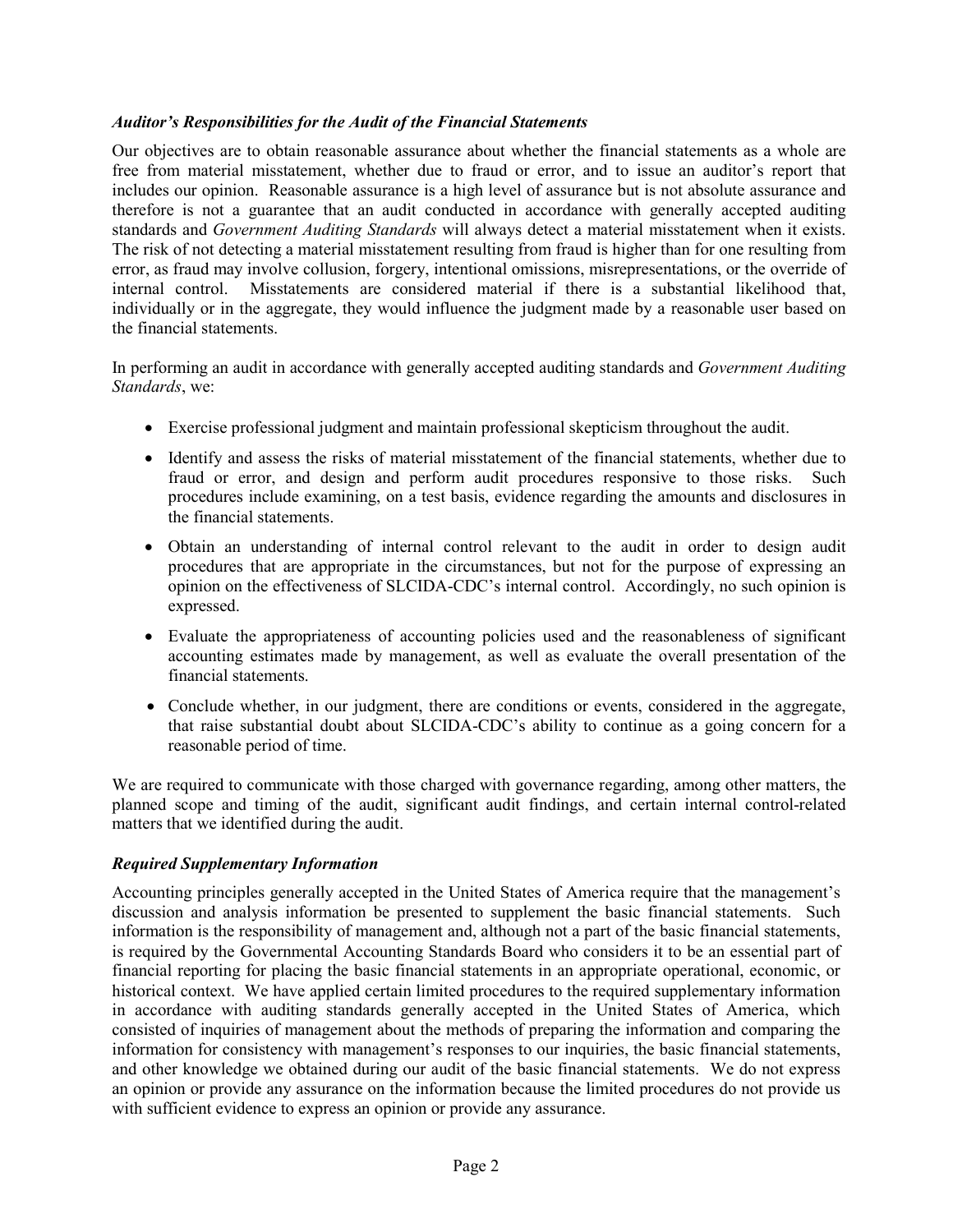### **Other Reporting Required by** *Government Auditing Standards*

In accordance with *Government Auditing Standards,* we have also issued our report dated March 28, 2022, on our consideration of the SLCIDA-CDC's internal control over financial reporting and on our tests of its compliance with certain provisions of laws, regulations, contracts, and grant agreements and other matters. The purpose of that report is solely to describe the scope of our testing of internal control over financial reporting and compliance and the results of that testing, and not to provide an opinion on the effectiveness of the SLCIDA-CDC's internal control over financial reporting or on compliance. That report is an integral part of an audit performed in accordance with *Government Auditing Standards* in considering SLCIDA-CDC's internal control over financial reporting and compliance.

<u>Punto Mucenshi Hooper Van House + Co.</u>

March 28, 2022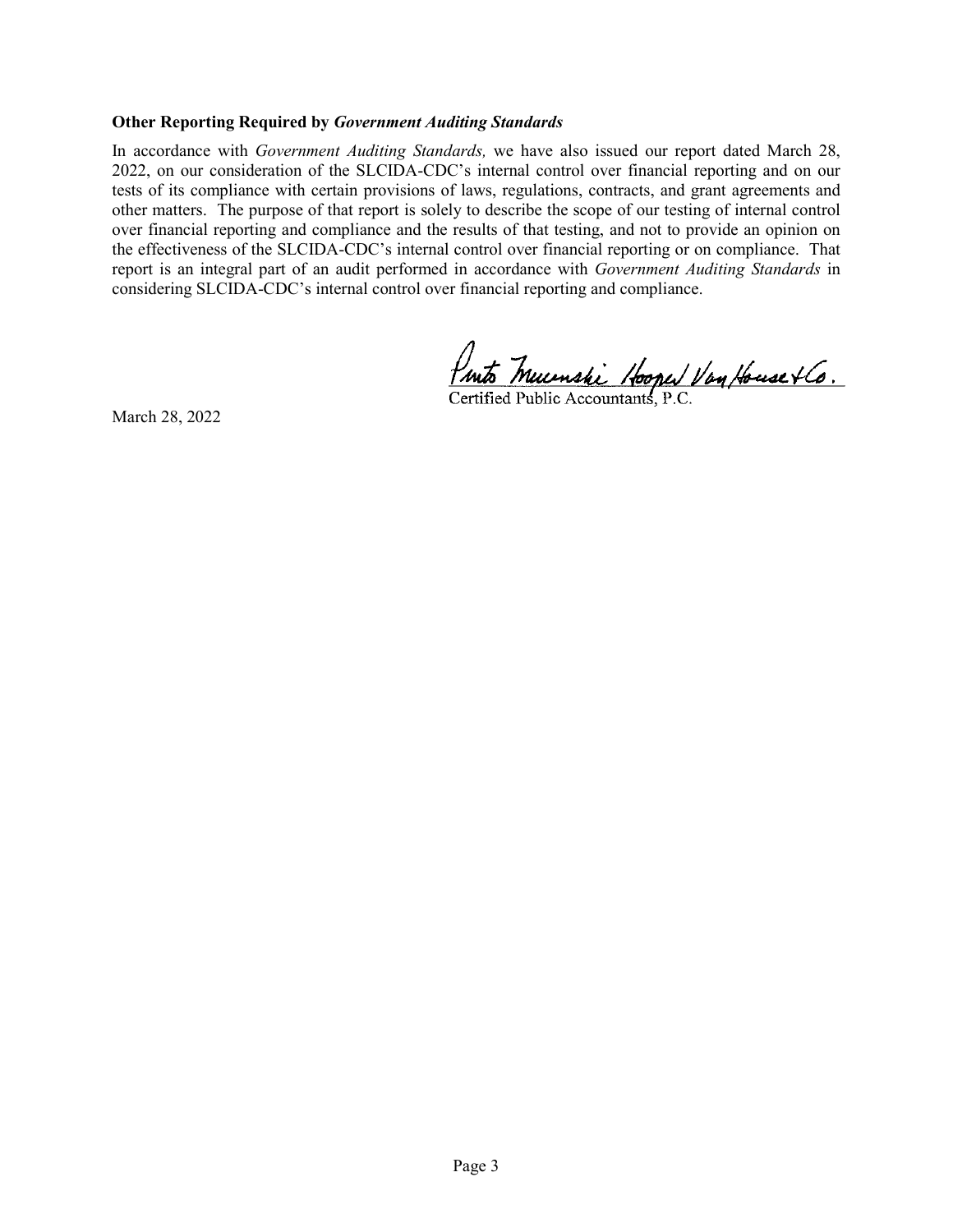

# **Ernest J. LaBaff Industrial Building ~ 19 Commerce Lane, Suite 1 ~ Canton, New York 13617 Phone: (315) 379-9806 ~ Fax: (315) 386-2573 ~ www.slcida.com**

# **MANAGEMENT'S DISCUSSION AND ANALYSIS**

Our discussion and analysis of the St. Lawrence County Industrial Development Agency Civic Development Corporation's (the "SLCIDA-CDC") financial performance provides an overview of the SLCIDA-CDC's financial activities for the fiscal year ended December 31, 2021. Please read it in conjunction with the SLCIDA-CDC's financial statements.

# **HIGHLIGHTS**

#### **Financial Highlights**

• The Board Designated net position for the SLCIDA-CDC had a balance on December 31, 2021, of \$118,952. Unrestricted net position had a balance of \$691,303.

#### **Corporation Highlights**

- March 2021. The SLCIDA-CDC completed its annual review of the Disposition of Real Property Guidelines and adopted policies on Compensation, Reimbursement, and Attendance, Whistleblower Policy and Procedures, Defense and Indemnification, and Code of Ethics policies and accepted the Annual Audit for 2020.
- April 2021. The SLCIDA-CDC authorized modifications to the FY2020 budget and also authorized bridge financing of up to \$500,000 to the St. Lawrence County Property Development Corporation.
- May 2021. The SLCIDA-CDC authorized a loan in an amount of up to \$50,000 to the Cornell Cooperative Extension. The SLCIDA-CDC also authorized the issuance and sale of revenue bonds in a principal amount not to exceed \$43,000,000 for series 2021 bonds for Clarkson University.
- October 2021. The SLCIDA-CDC accepted a 2021 Tentative Budget and adopted the FY2021 Budget.
- December 2021. The SLCIDA-CDC completed annual reviews of the Procurement Policy, Conflict of Interest Policy, Investment Policy, and Sexual Harassment Policy.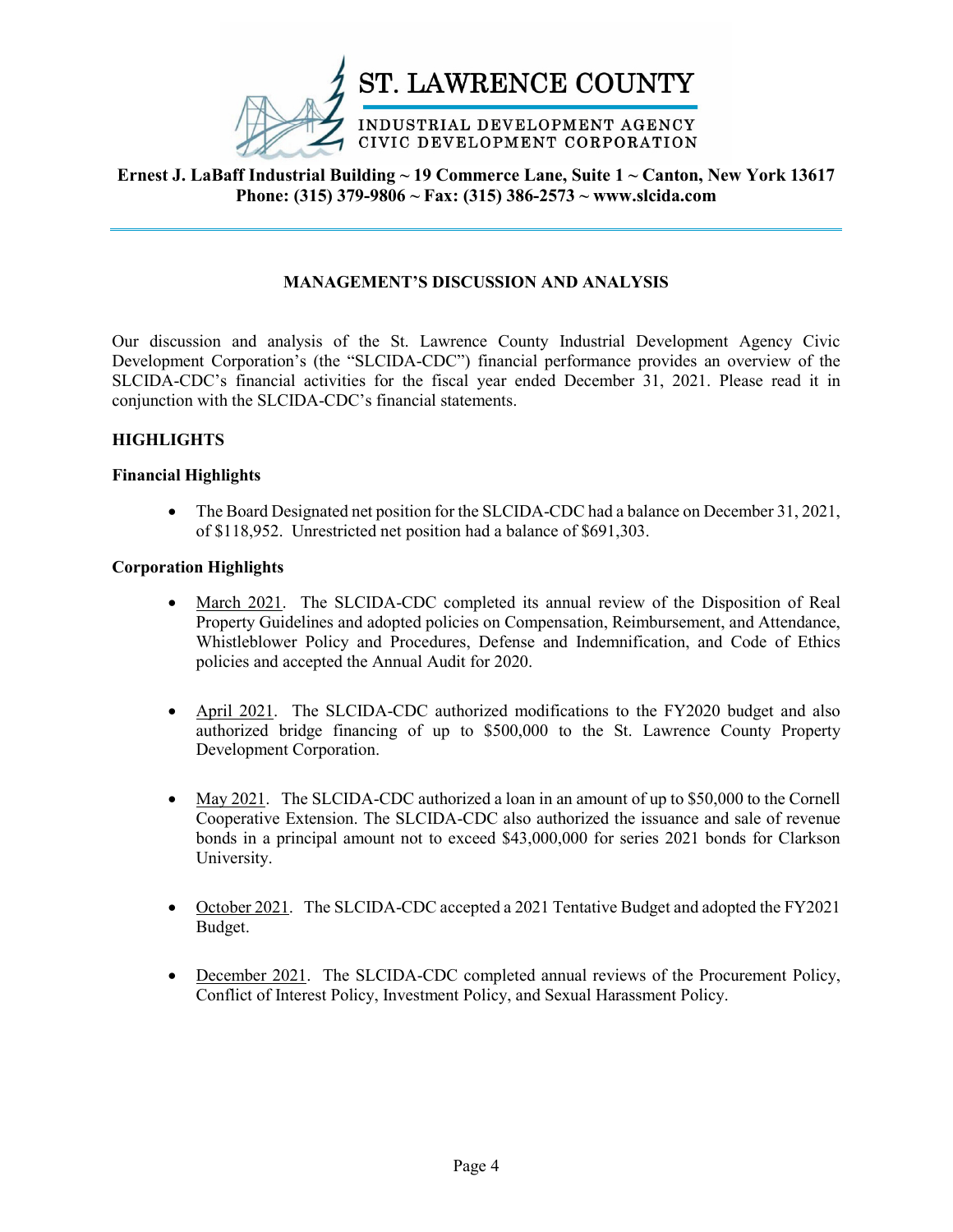# **USING THIS ANNUAL REPORT**

This annual report consists of two parts: Management's Discussion and Analysis and Financial Statements. The Financial Statements also include notes that explain in more detail some of the information in the financial statements.

# **OVERVIEW OF FINANCIAL STATEMENTS**

This discussion and analysis is intended to serve as an introduction to the SLCIDA-CDC's basic financial statements. The financial statements of the SLCIDA-CDC report information using accounting methods similar to those used by private-sector companies. These statements provide both long-term and short-term information about the SLCIDA-CDC's overall financial status. The SLCIDA-CDC's basic financial statements include a Statement of Net Position; a Statement of Revenues, Expenses and Changes in Net Position; and a Statement of Cash Flows. The financial statements also include notes that are considered essential to a full understanding of the data that is being presented on the statements.

The *Statement of Net Position* presents information on all of the SLCIDA-CDC's assets, and liabilities, with the difference between the assets and liabilities reported as net position. Over time, increases or decreases in net position may serve as a useful indicator of whether the financial position of the SLCIDA-CDC is improving or deteriorating.

The S*tatement of Revenues, Expenses and Changes in Net Position* account for all of the current year's revenues and expenses. This statement measures the success of the SLCIDA-CDC's operations over the past year and can be used to determine whether the SLCIDA-CDC has successfully recovered all of its costs. It provides the user with basic financial information about profitability and credit worthiness.

The *Statement of Cash Flows* provides information about the SLCIDA-CDC's cash receipts and cash payments during the fiscal year. The statement reports cash receipts, cash payments and net changes in cash resulting from operating and investing activities. The purpose of this statement is to tell the user where the SLCIDA-CDC's cash came from, what the cash was used for, and by how much the cash balance changed over the course of the fiscal year.

**Notes to the financial statements.** The notes provide additional information that is essential to a full understanding of the data provided in the financial statements.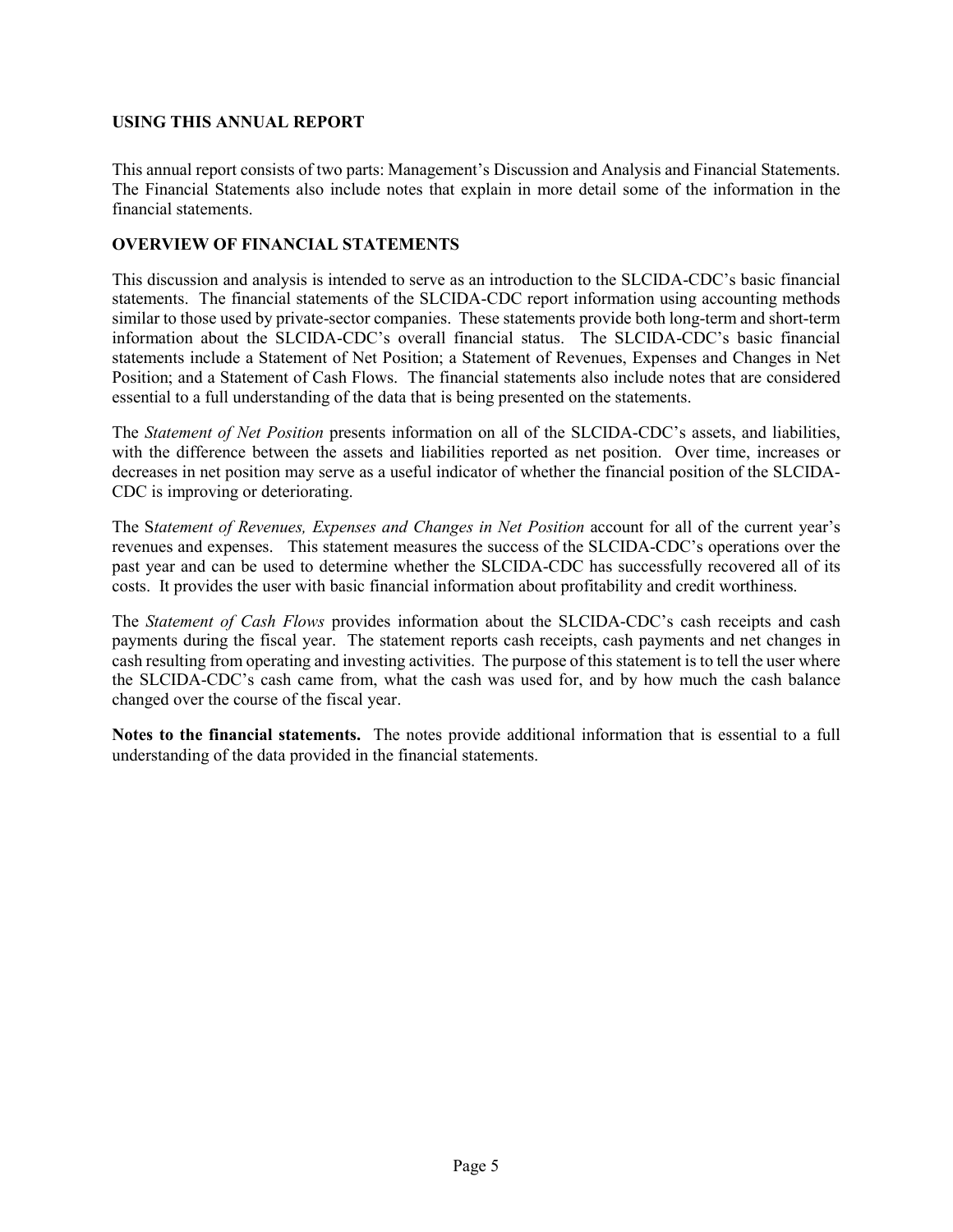### **FINANCIAL ANALYSIS**

Net Position may serve over time as a useful indicator of a government agency's financial position. In the case of the SLCIDA-CDC, assets exceeded liabilities by \$ 810,255 as of December 31, 2021. The SLCIDA-CDC's financial position is the product of several financial transactions including the net results of activities, the issuance of loans, the collection of payments from such loans, and fees collected from the issuance of bonds.

The following tables present a summary of the SLCIDA-CDC's derivation of net position for the fiscal year ended December 31, 2021, and 2020.

|                                    |   |         |    |            |     | Increase/  | Percentage |
|------------------------------------|---|---------|----|------------|-----|------------|------------|
|                                    |   | 2021    |    | 2020       |     | (Decrease) | Change     |
| <b>Total Current Assets</b>        | S | 219,465 |    | 658,630    | S   | (439, 165) | $-66.68\%$ |
| <b>Total Long-Term Assets</b>      |   | 590,915 |    | 75,501     |     | 515,414    | 682.66%    |
| <b>Total Assets</b>                |   | 810,380 |    | 734,131    | S   | 76,249     | $10.39\%$  |
| <b>Total Liabilities</b>           | S | 125     | -S | $\sim$ $-$ | -8  | 125        | 100.00%    |
| <b>Total Net Position</b>          |   | 810,255 |    | 734,131    |     | 76,124     | 10.37%     |
| Total Liabilities and Net Position |   | 810,380 |    | 734.131    | \$. | 76,249     | 10.39%     |

Changes in the SLCIDA-CDC's Net Position can be determined by reviewing the following condensed Statement of Revenues, Expenses, and Changes in Net Position for the years ended December 31, 2021, and 2020.

|                                     | 2021          |               | 2020   |    | Increase/<br>(Decrease) | Percentage<br>Change |
|-------------------------------------|---------------|---------------|--------|----|-------------------------|----------------------|
| <b>Revenues</b>                     |               |               |        |    |                         |                      |
| <b>Bond Project Fees</b>            | \$<br>166,962 | <sup>\$</sup> | 27,251 | S  | 139,711                 | 512.68%              |
| Interest Income                     | 3,557         |               | 4,046  |    | (489)                   | $-12.09\%$           |
| <b>Total Revenues</b>               | 170,519       |               | 31,297 |    | 139,222                 | 444.84%              |
| <b>Expenses</b>                     |               |               |        |    |                         |                      |
| Development Project Expenses        | 83,431        |               | 13,625 |    | 69,806                  | 512.34%              |
| Administrative Expenses             | 10,964        |               | 11,269 |    | (305)                   | $-2.71\%$            |
| <b>Total Expenses</b>               | 94,395        |               | 24,894 |    | 69,501                  | 279.19%              |
| Increase/(Decrease) in Net Position | 76,124        | S             | 6,403  | \$ | 69,721                  | 1,088.88%            |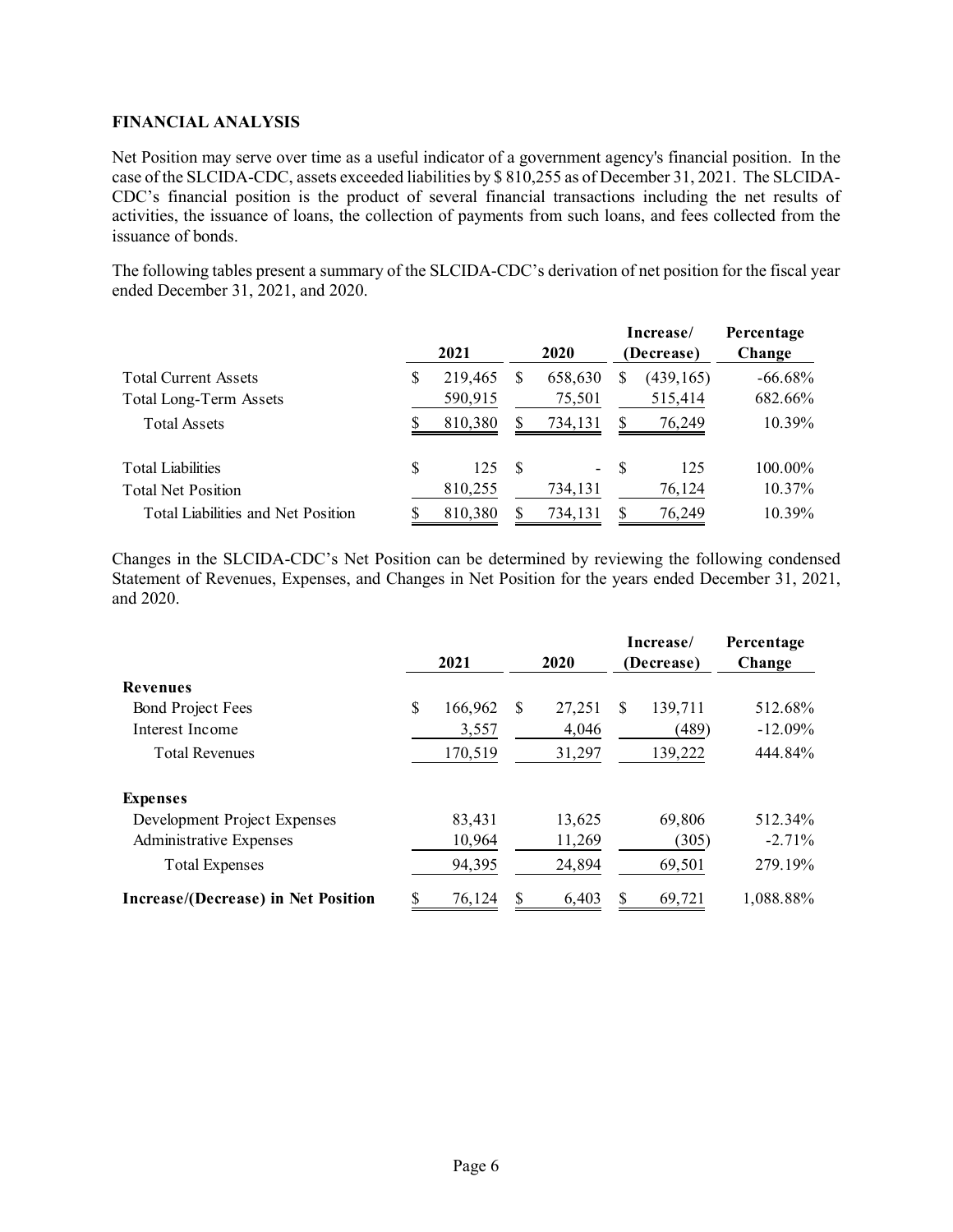

# **CASH AND INVESTMENT POLICY**

The St. Lawrence County Industrial Development Agency Civic Development Corporation finds it necessary to place funds in various deposit accounts or certificates of deposit. Article 18A, Section 858(14) of the State General Municipal Law authorizes the SLCIDA-CDC to designate depositories. In accordance with this Article, five (5) banks are designated as depositories for SLCIDA-CDC funds. Rates are competitively procured for each deposit. Once the funds exceed the FDIC insurance, they are divided with no more than 60% of its total investments in any one institution.

# **CONTACTING THE SLCIDA-CDC'S FINANCIAL MANAGEMENT**

This financial report is designed to provide our citizens, customers, and creditors with a general overview of the SLCIDA-CDC's finances and to demonstrate the SLCIDA-CDC's accountability for the money it receives. If you have questions about this report or need additional financial information, contact the SLCIDA-CDC's Chief Executive Officer at 19 Commerce Lane, Suite 1, Canton, New York 13617.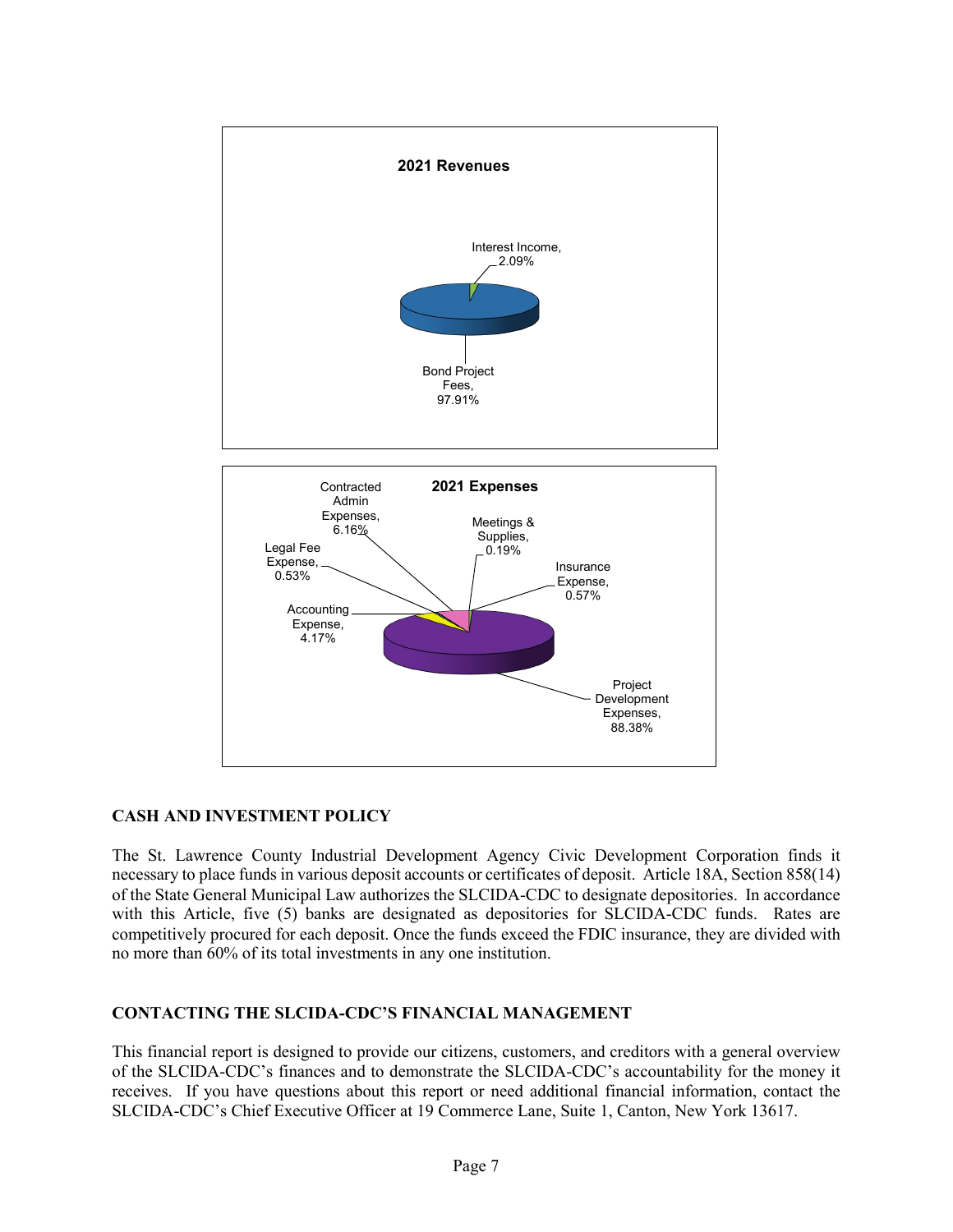### **DECEMBER 31, 2021 AND 2020 STATEMENTS OF NET POSITION**

|                                              | 12/31/2021    | 12/31/2020 |         |  |
|----------------------------------------------|---------------|------------|---------|--|
| <b>ASSETS</b>                                |               |            |         |  |
| <b>CURRENT ASSETS</b>                        |               |            |         |  |
| Cash and Cash Equivalents                    | \$<br>64,956  | \$         | 517,338 |  |
| Cash and Cash Equivalents - Board Designated | 118,952       |            | 106,610 |  |
| Notes Receivable                             | 34,541        |            | 33,427  |  |
| Accrued Interest Receivable                  | 1,016         |            | 1,255   |  |
| <b>Total Current Assets</b>                  | 219,465       |            | 658,630 |  |
| <b>LONG-TERM ASSETS</b>                      |               |            |         |  |
| Notes Receivable - Net of Current Portion    | 590,915       |            | 75,501  |  |
| <b>TOTAL ASSETS</b>                          | \$<br>810,380 | \$         | 734,131 |  |
| LIABILITIES                                  |               |            |         |  |
| <b>Accounts Payable</b>                      | \$<br>125     | \$         |         |  |
| <b>TOTAL LIABILITIES</b>                     | 125           |            |         |  |
| <b>NET POSITION</b>                          |               |            |         |  |
| Unrestricted                                 | 691,303       |            | 627,521 |  |
| Unrestricted - Board Designated              | 118,952       |            | 106,610 |  |
| <b>TOTAL NET POSITION</b>                    | 810,255       |            | 734,131 |  |
| <b>TOTAL LIABILITIES AND NET POSITION</b>    | \$<br>810,380 | S          | 734,131 |  |

The accompanying notes are an integral part of these financial statements.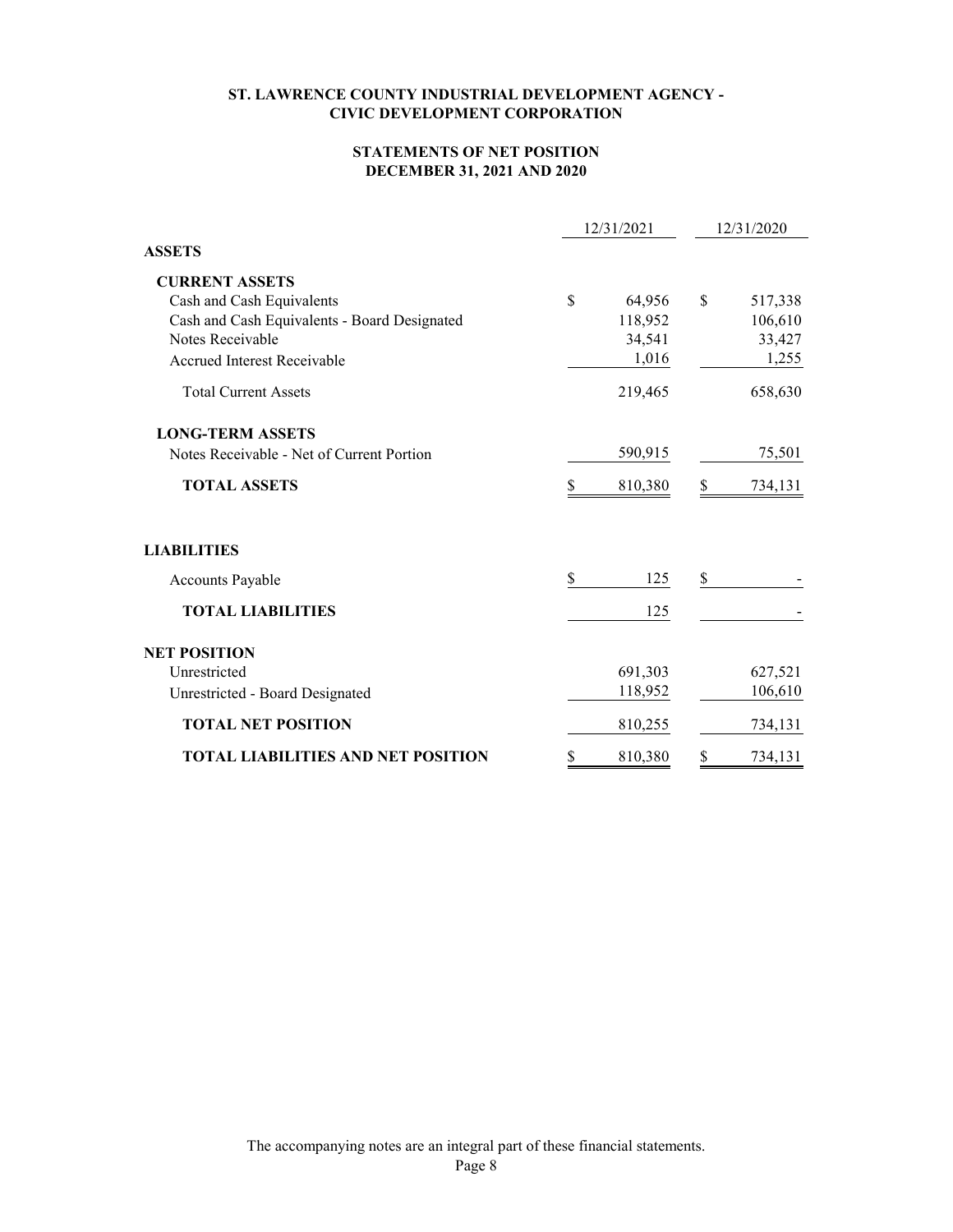### **CIVIC DEVELOPMENT CORPORATION ST. LAWRENCE COUNTY INDUSTRIAL DEVELOPMENT AGENCY -**

#### **STATEMENTS OF REVENUES, EXPENSES, AND CHANGES IN NET POSITION FOR THE YEARS ENDED DECEMBER 31, 2021 AND 2020**

|                                                      | 12/31/2021    |    | 12/31/2020 |  |  |
|------------------------------------------------------|---------------|----|------------|--|--|
| <b>REVENUES</b>                                      |               |    |            |  |  |
| Interest Income - Loans                              | \$<br>3,511   | \$ | 3,874      |  |  |
| Interest Income - Banks                              | 46            |    | 172        |  |  |
| <b>Bond Fees</b>                                     | 166,962       |    | 27,251     |  |  |
| <b>Total Revenues</b>                                | 170,519       |    | 31,297     |  |  |
| <b>EXPENSES</b>                                      |               |    |            |  |  |
| Program Services                                     |               |    |            |  |  |
| Project Development                                  | 83,431        |    | 13,625     |  |  |
| Management and General                               |               |    |            |  |  |
| <b>Contracted Services</b>                           | 5,811         |    | 6,336      |  |  |
| Professional Fees                                    | 4,437         |    | 4,363      |  |  |
| Insurance                                            | 539           |    | 528        |  |  |
| Office                                               | 177           |    | 42         |  |  |
| Total Management and General                         | 10,964        |    | 11,269     |  |  |
| <b>Total Expenses</b>                                | 94,395        |    | 24,894     |  |  |
| <b>Excess (Deficiency) of Revenues Over Expenses</b> | 76,124        |    | 6,403      |  |  |
| <b>Net Position - Beginning of Year</b>              | 734,131       |    | 727,728    |  |  |
| <b>Net Position - End of Year</b>                    | \$<br>810,255 | \$ | 734,131    |  |  |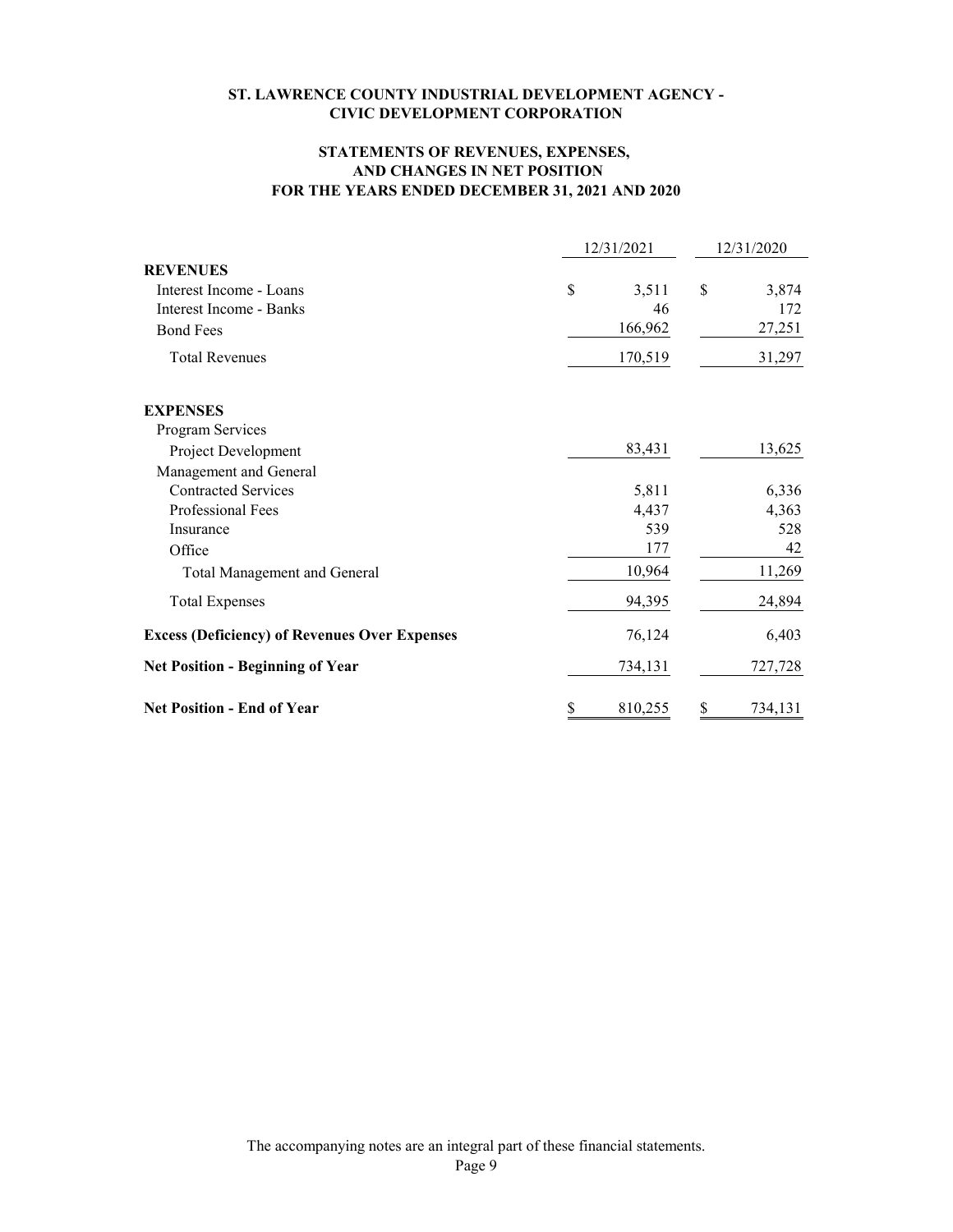#### **STATEMENTS OF CASH FLOWS FOR THE YEARS ENDED DECEMBER 31, 2021 AND 2020**

|                                                                                                        |    | 12/31/2021 |    | 12/31/2020 |  |
|--------------------------------------------------------------------------------------------------------|----|------------|----|------------|--|
| <b>CASH FLOWS FROM OPERATING ACTIVITIES</b>                                                            |    |            |    |            |  |
| Cash Received from Interest                                                                            | \$ | 3,796      | \$ | 4,157      |  |
| Cash Received from Others for Services                                                                 |    | 166,962    |    | 27,251     |  |
| Cash Paid to Others for Economic Development Projects                                                  |    | (83, 431)  |    | (13, 625)  |  |
| Cash Paid for Goods and Services                                                                       |    | (10, 839)  |    | (11,269)   |  |
| Net Cash Provided (Used) By Operating Activities                                                       |    | 76,488     |    | 6,514      |  |
| <b>CASH FLOWS FROM INVESTING ACTIVITIES</b>                                                            |    |            |    |            |  |
| <b>Issuance of New Notes</b>                                                                           |    | (550,000)  |    |            |  |
| Payments Received on Notes                                                                             |    | 33,472     |    | 30,401     |  |
| Net Cash Provided (Used) By Investing Activities                                                       |    | (516, 528) |    | 30,401     |  |
| NET INCREASE (DECREASE) IN CASH AND CASH EQUIVALENTS                                                   |    | (440, 040) |    | 36,915     |  |
| <b>CASH AND CASH EQUIVALENTS - Beginning of Year</b>                                                   |    | 623,948    |    | 587,033    |  |
| CASH AND CASH EQUIVALENTS - END OF YEAR                                                                | \$ | 183,908    | \$ | 623,948    |  |
| <b>RECONCILIATION OF CHANGE IN NET POSITION TO</b><br>NET CASH PROVIDED (USED) BY OPERATING ACTIVITIES |    |            |    |            |  |
| Change in Net Position                                                                                 | \$ | 76,124     | \$ | 6,403      |  |
| Adjustments to Reconcile Change in Net Position to Net Cash                                            |    |            |    |            |  |
| <b>Provided (Used) By Operating Activities</b>                                                         |    |            |    |            |  |
| Changes in Operating Assets and Liabilities                                                            |    |            |    |            |  |
| <b>Accrued Interest Receivable</b>                                                                     |    | 239        |    | 111        |  |
| Accounts Payable                                                                                       |    | 125        |    |            |  |
| Net Cash Provided (Used) By Operating Activities                                                       | \$ | 76,488     | \$ | 6,514      |  |

The accompanying notes are an integral part of these financial statements.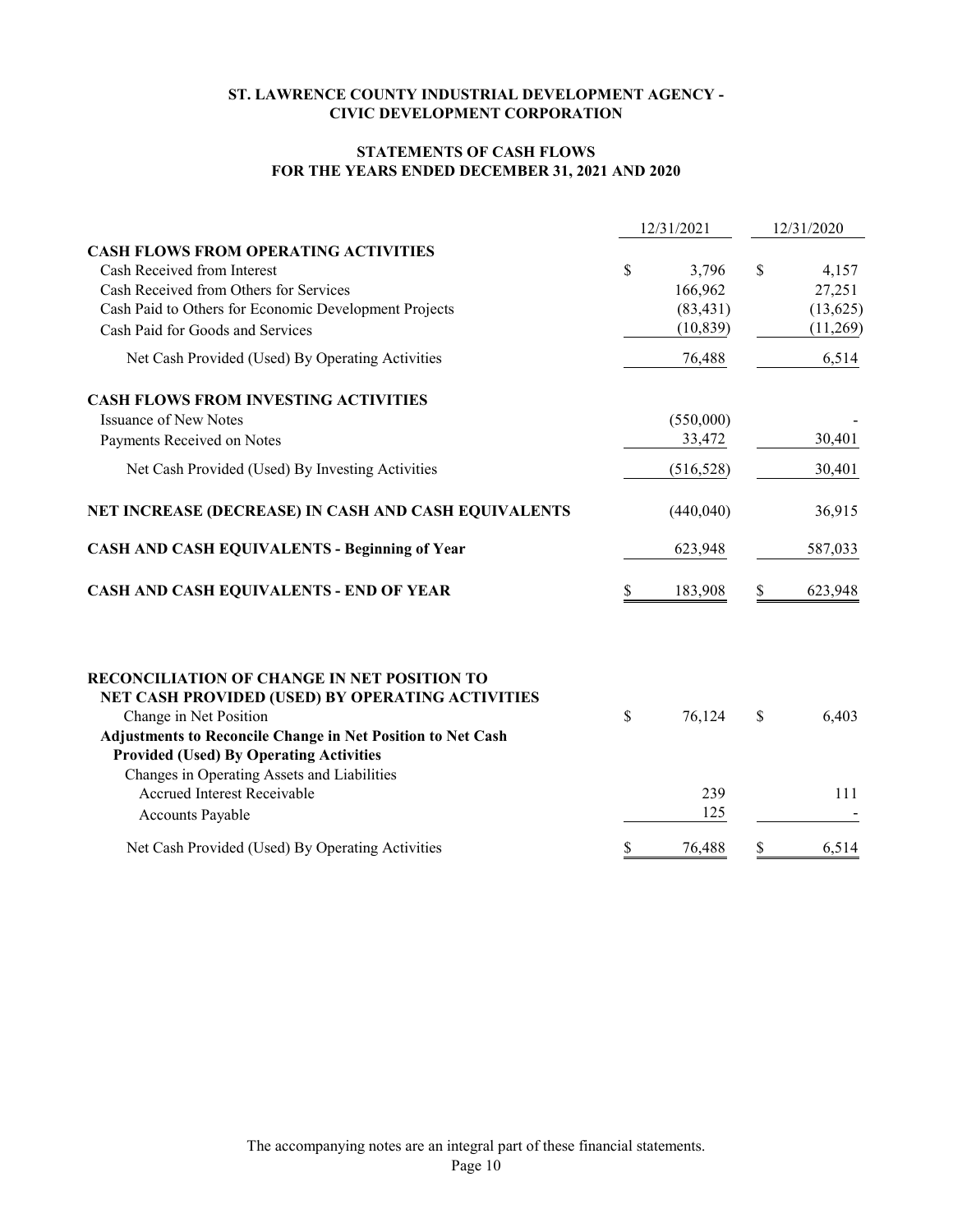### **NOTES TO FINANCIAL STATEMENTS DECEMBER 31, 2021**

#### **NOTE 1 - SUMMARY OF SIGNIFICANT ACCOUNTING POLICIES**

#### **Basis of Accounting**

The financial statements of the St. Lawrence County Industrial Development Agency - Civic Development Corporation (SLCIDA-CDC) have been prepared in conformity with generally accepted accounting principles (GAAP). Those principles are established by the Governmental Accounting Standards Board (GASB), which is the accepted standardsetting body for establishing governmental accounting and financial reporting principles. Certain significant accounting principles and policies utilized by the SLCIDA-CDC are described below.

#### **Reporting Entity**

The SLCIDA-CDC is considered a component unit of the financial reporting entity known as County of St. Lawrence, New York based upon criteria set forth by GASB Statement No. 14, *The Financial Reporting Entity*, as amended.

The accompanying financial statements present the activities of the SLCIDA-CDC.

#### **Nature of Organization**

The SLCIDA-CDC was established on April 13, 2010 pursuant to Section 402 of the Notfor-Profit Corporation Law of the State of New York as a local development corporation under Section 1411 of the Law, for the purpose of, among other things, relieving and reducing unemployment, promoting and providing for additional and maximum employment, bettering and maintaining job opportunities, and lessening the burdens of government and acting in the public interest. The establishment of the SLCIDA-CDC was authorized by St. Lawrence County on April 5, 2010 to support these purposes, and as such the SLCIDA-CDC has the powers to issue bonds, notes, and other obligations for the benefit of not-for-profit and governmental entities considered essential to the continued development, construction, improvement, and operation of projects for these entities. The SLCIDA-CDC may also support the project development activities of the St. Lawrence County Industrial Development Agency (SLCIDA) and the St. Lawrence County Industrial Development Agency-Local Development Corporation (SLCIDA-LDC).

Also, the SLCIDA-CDC is considered a "public authority" of New York State and must submit an annual report to the New York State Authorities Budget Office. The SLCIDA-CDC has one sole member (St. Lawrence County) and a Board of Directors appointed by the County. Those individuals appointed by the County to serve as members of the St. Lawrence County Industrial Development Agency shall automatically become Directors of the SLCIDA-CDC. In addition, the bylaws of the SLCIDA-CDC can be amended by the County, thus establishing its governance and control of the SLCIDA-CDC.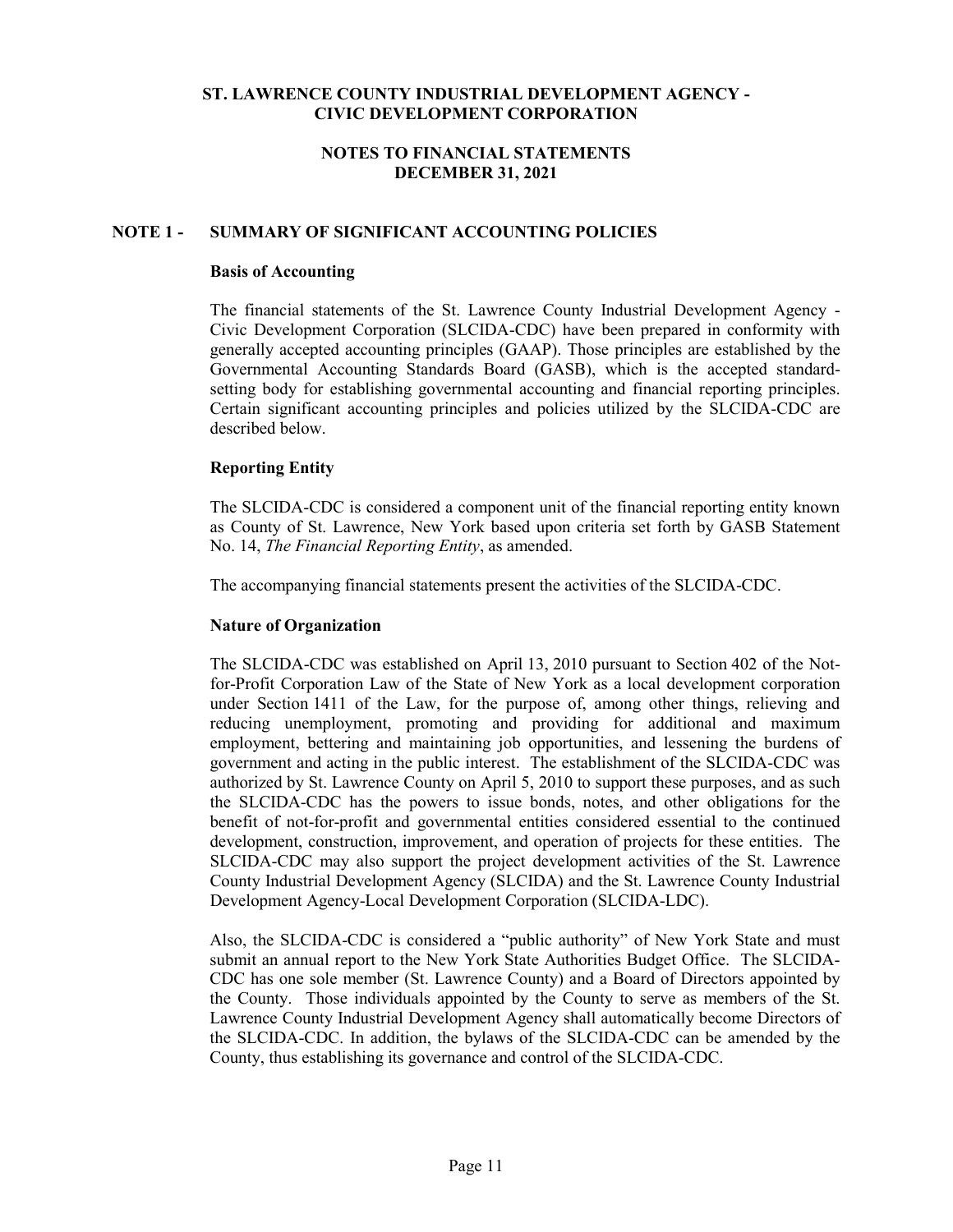# **NOTES TO FINANCIAL STATEMENTS DECEMBER 31, 2021**

# **NOTE 1 - SUMMARY OF SIGNIFICANT ACCOUNTING POLICIES** (Continued)

### **Nature of Organization** (Continued)

Based on the preceding, a CHAR 410 with Exhibit E requesting exemption under Article 7- A and EPTL as an organization controlled by a government agency has been filed with New York State. The SLCIDA-CDC is exempt from federal, state and local income taxes and exempt from federal reporting requirements under Internal Revenue Procedure 95- 48, 1995-2 C.B. 418 as a government unit or affiliate of a governmental unit described in such procedure. Also, the SLCIDA-CDC is exempt from state income tax reporting requirements under Article 7-A and EPTL.

#### **Measurement Focus**

The SLCIDA-CDC's financial statements are reported using the economic resources measurement focus and the accrual basis of accounting. Revenues are recorded when earned and expenses are recorded at the time liabilities are incurred, regardless of when the related cash transaction takes place. Non-exchange transactions, in which the SLCIDA-CDC gives or receives value without directly receiving or giving equal value in exchange, may include grants and donations. On an accrual basis, revenue is recognized in the fiscal year for which the revenue is earned. Revenues from grants and donations are recognized in the fiscal year in which all eligibility requirements have been satisfied.

### **Cash and Cash Equivalents**

For the purposes of reporting cash flows, cash and cash equivalents include cash on hand, amounts due from banks, and savings instruments with a maturity of less than three months.

#### **Allowance for Doubtful Accounts**

The SLCIDA-CDC has elected not to establish an allowance for doubtful accounts since all receivables are deemed collectible. An allowance will be established when an event occurs in the future that would necessitate a reserve.

### **Use of Estimates**

The preparation of financial statements in conformity with accounting principles generally accepted in the United States of America requires management to make estimates and assumptions that affect certain reported amounts and disclosures. Accordingly, actual results could differ from those estimates.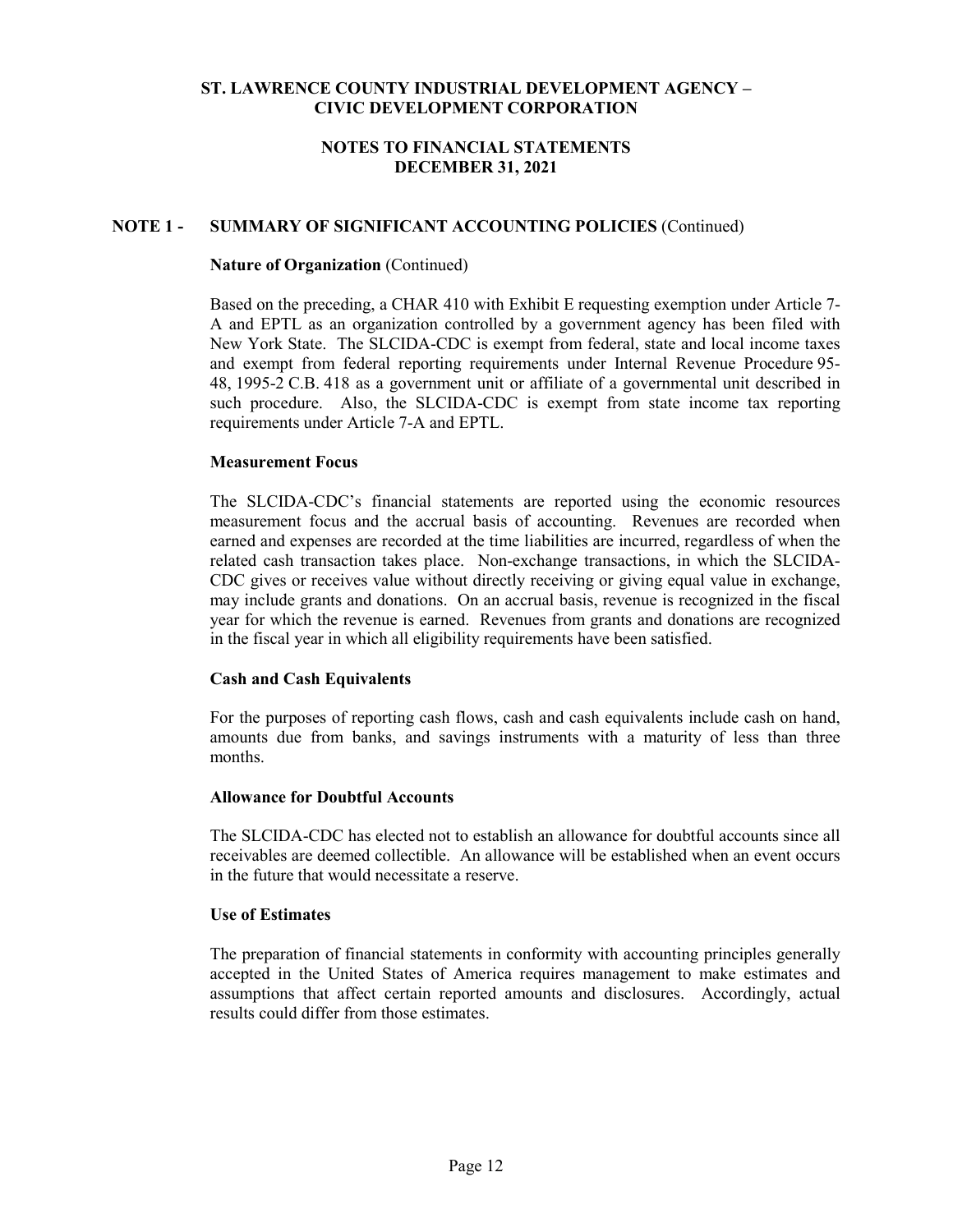# **NOTES TO FINANCIAL STATEMENTS DECEMBER 31, 2021**

## **NOTE 1 - SUMMARY OF SIGNIFICANT ACCOUNTING POLICIES** (Continued)

#### **Subsequent Events**

Management has reviewed and evaluated all events and transactions from January 1, 2022 through March 28, 2022, the date the financial statements were available to be issued, for possible disclosure and recognition in the financial statements. There were no events or transactions that existed which would provide additional pertinent information about conditions at the balance sheet date required to be recognized or disclosed in the accompanying financial statements.

#### **NOTE 2 - CASH AND INVESTMENTS**

The SLCIDA-CDC's cash and cash equivalents consist of cash on hand, demand deposits, and short-term investments with original maturities of three months or less from date of acquisition. New York State law governs the SLCIDA-CDC's investment policies. Resources must be deposited in FDIC insured commercial banks or trust companies located within the State. Permissible investments include obligations of the United States Treasury, United States Agencies, repurchase agreements and obligations of New York State or its localities. Collateral is required for demand and time deposits and certificates of deposit not covered by FDIC insurance. As of December 31, 2021 and 2020, all deposits of the SLCIDA-CDC were covered by FDIC insurance. Investments, if any, are stated at fair value.

### **NOTE 3 - NET POSITION CLASSIFICATION**

GASB requires net position be reported in three classifications defined as follows:

**Invested in Capital Assets, Net of Related Debt** - Consists of net capital assets (cost less accumulated depreciation) reduced by outstanding balances of related debt obligations from the acquisition, construction or improvement of those assets. The SLCIDA-CDC has no investment in capital assets, net of related debt at both December 31, 2021 and 2020.

**Restricted Net Position** - Consists of amounts which have external constraints placed on their use imposed by creditors, grantors, contributors, or laws or regulations. No such amounts were restricted as of December 31, 2021 and 2020, respectively.

**Unrestricted - Board Designated Net Position** - Consists of funds designated by the SLCIDA-CDC's governing board to be used for a particular purpose. Such designations may be changed by board action. The SLCIDA-CDC had \$ 118,952 and \$ 106,610 in board designated net position at December 31, 2021 and 2020, respectively.

**Unrestricted Net Position** - Reports all other net positions that do not meet the definition of the above classifications and are deemed to be available for general use by the SLCIDA-CDC. The SLCIDA-CDC had \$ 691,303 and \$ 627,521 in unrestricted net position as of December 31, 2021 and 2020, respectively.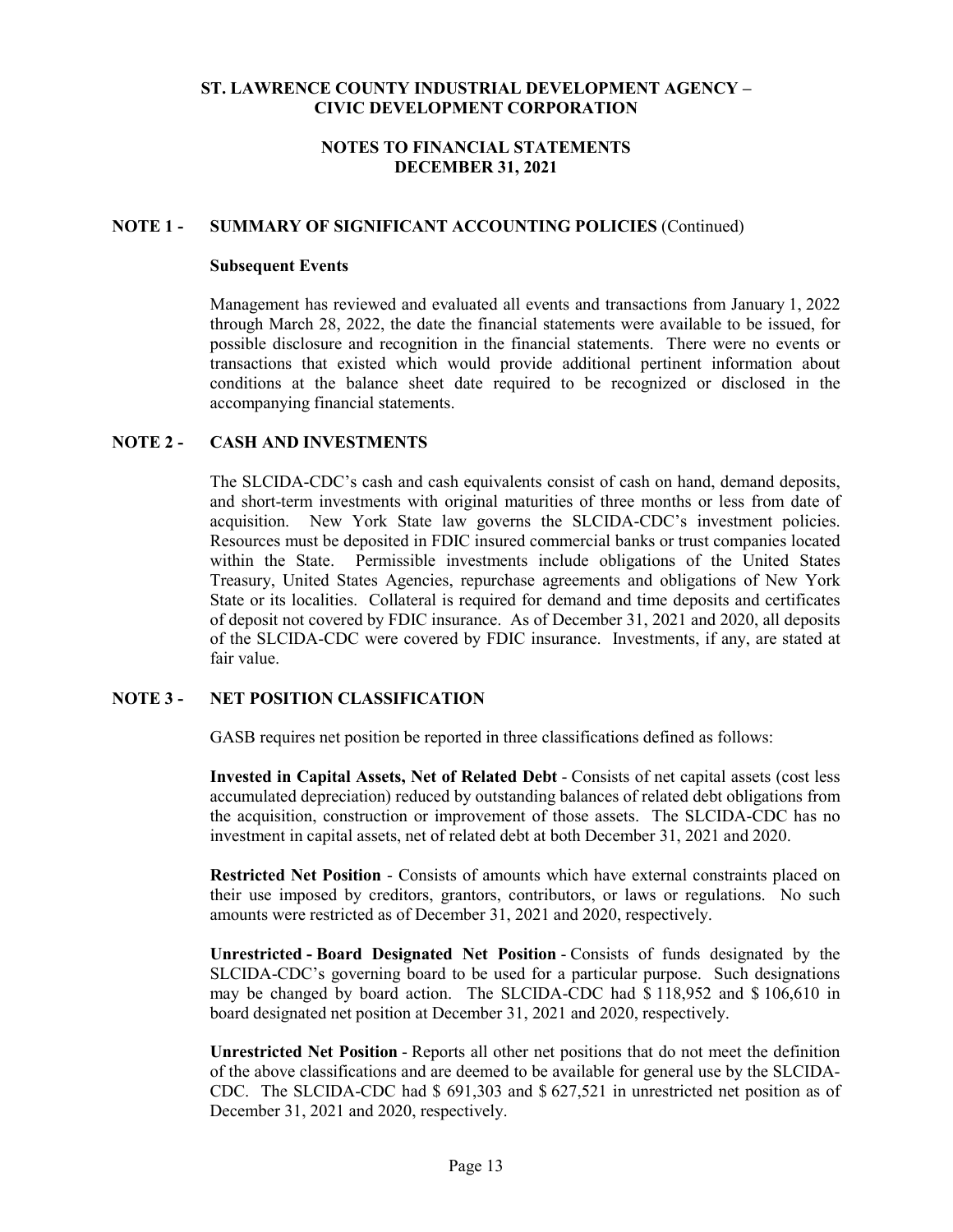# **NOTES TO FINANCIAL STATEMENTS DECEMBER 31, 2021**

# **NOTE 4 - NOTES RECEIVABLE**

The SLCIDA-CDC carries its notes receivable at cost recognizing interest income on the accrual basis as specified in the various note agreements.

On a periodic basis, the SLCIDA-CDC evaluates its notes receivable and will establish write offs as economic conditions warrant. The Board will determine which notes are written off based on un-collectability. All notes are considered collectible until all legal remedies have been exhausted.

**St. Lawrence County Fire Training Facility:** On June 4, 2013, the SLCIDA-CDC passed Resolution #CDC-13-06-06 and agreed to lend up to \$ 290,000 to the St. Lawrence County Fire Training Facility, Inc. (FTF) for the construction of the FTF's West Potsdam training facility. Of this amount, \$ 200,000 was for bridge financing, which was to be repaid from the proceeds of two \$ 100,000 grants for which the FTF had commitments from New York State. Both grants were received by the FTF in 2014 and paid to the SLCIDA-CDC. After these payments were received, the balance (including capitalized interest) of the loan was \$ 92,333 and is being amortized over 10 years. The balance at December 31, 2021 and 2020 was \$ 28,833 and \$ 38,045, respectively.

On November 25, 2014, the FTF executed documents assigning the lease payments it receives from St. Lawrence County for the facility to the SLCIDA-CDC. These payments, which come directly from the County to the SLCIDA-CDC, began on January 1, 2015 and will continue as one annual payment due the first of each year.

**Town of Oswegatchie:** On June 22, 2018, the SLCIDA-CDC passed Resolution #CDC-18-06-08 authorizing a loan of up to \$ 130,000 to the Town of Oswegatchie for the construction of a second crematory chamber. The balance at December 31, 2021 and 2020 was \$ 46,623 and \$ 70,883, respectively.

**St. Lawrence County Property Development Corporation:** On April 20, 2021, the SLCIDA-CDC passed Resolution #CDC-21-04-08 authorizing a loan of up to \$ 500,000 to the St. Lawrence County Property Development Corporation (a related party) for rehabilitating the building formerly known as the Newell Building in the City of Ogdensburg, New York. The balance at December 31, 2021 was \$ 500,000.

**Cornell Cooperative Extension Association of St. Lawrence County:** On May 13, 2021, the SLCIDA-CDC passed Resolution #CDC-21-05-09 authorizing a loan of up to \$ 50,000 to the Cornell Cooperative Extension Association of St. Lawrence County to serve as bridge funding for Harvest Kitchen improvements and equipment. The balance at December 31, 2021 was \$ 50,000.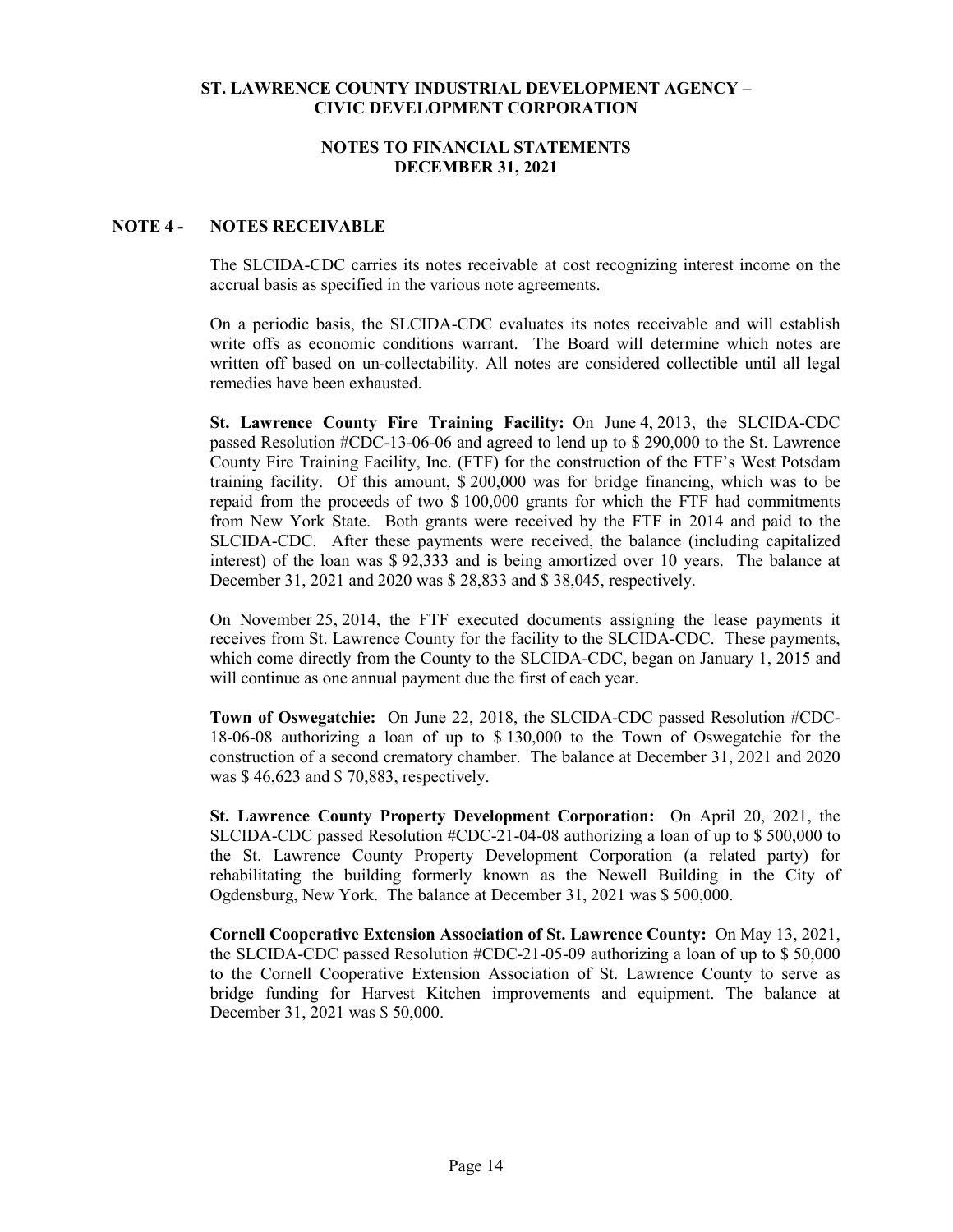# **NOTES TO FINANCIAL STATEMENTS DECEMBER 31, 2021**

## **NOTE 4 - NOTES RECEIVABLE** (Continued)

The outstanding balance for all notes at December 31, 2021 and 2020 was \$ 625,456 and \$ 108,928, respectively. Also, as of December 31, 2021, all loans were current.

|                                                                           | Date of                                      | Interest                                |   | Original                      | Balance                     |                  |
|---------------------------------------------------------------------------|----------------------------------------------|-----------------------------------------|---|-------------------------------|-----------------------------|------------------|
| Note Receivable                                                           | <b>Note</b>                                  | Rate                                    |   | Amount                        | 2021                        | 2020             |
| <b>SLC Fire Training Facility</b><br>Town of Oswegatchie<br><b>SLCPDC</b> | 06/17/14<br>09/10/18<br>04/27/21<br>06/22/21 | 2.650%<br>3.500%<br>$0.000\%$<br>2.625% | S | 290,000<br>120,475<br>500,000 | 28,833<br>46,623<br>500,000 | 38,045<br>70,883 |
| Cornell Coop Extension                                                    |                                              |                                         |   | 50,000                        | 50,000<br>\$625,456         | <u>108,928</u>   |

Future maturities of the notes receivable are as follows:

| December 31, 2022 | S | 34,541  |
|-------------------|---|---------|
| 2023              |   | 581,271 |
| 2024              |   | 9,644   |
|                   |   | 625,456 |
|                   |   |         |

# **NOTE 5 - RELATED-PARTY TRANSACTIONS**

The SLCIDA-CDC is related to the St. Lawrence County Industrial Development Agency (SLCIDA) through common board membership and officers.

The SLCIDA-CDC is authorized to remit one-half of the bond fees received by SLCIDA-CDC to the SLCIDA. There are no restrictions on these payments and payments are made in accordance with enabling legislation and in accordance with resolution CDC-10-10-17, passed on October 10, 2010. This resolution adopted a policy which authorized the transfer to the SLCIDA of 50% of any and all Project/Bond Fees the SLCIDA-CDC receives. During 2021 and 2020, the SLCIDA-CDC paid SLCIDA \$ 83,431 and \$ 13,625, respectively.

The SLCIDA-CDC is related to the St. Lawrence County Industrial Development Agency-Local Development Corporation (SLCIDA-LDC) through common board membership and officers. During 2021 and 2020, the SLCIDA-CDC paid SLCIDA-LDC for management fees in the amount of \$ 5,811 and \$ 6,336, respectively.

The SLCIDA-CDC is related to the St. Lawrence County Property Development Corporation (SLCPDC) through common board membership and officers. During 2021, the SLCPDC borrowed funds from SLCIDA-CDC in the amount of \$ 500,000 for bridge funding. See Notes 3 and 4 for additional detail regarding this borrowing.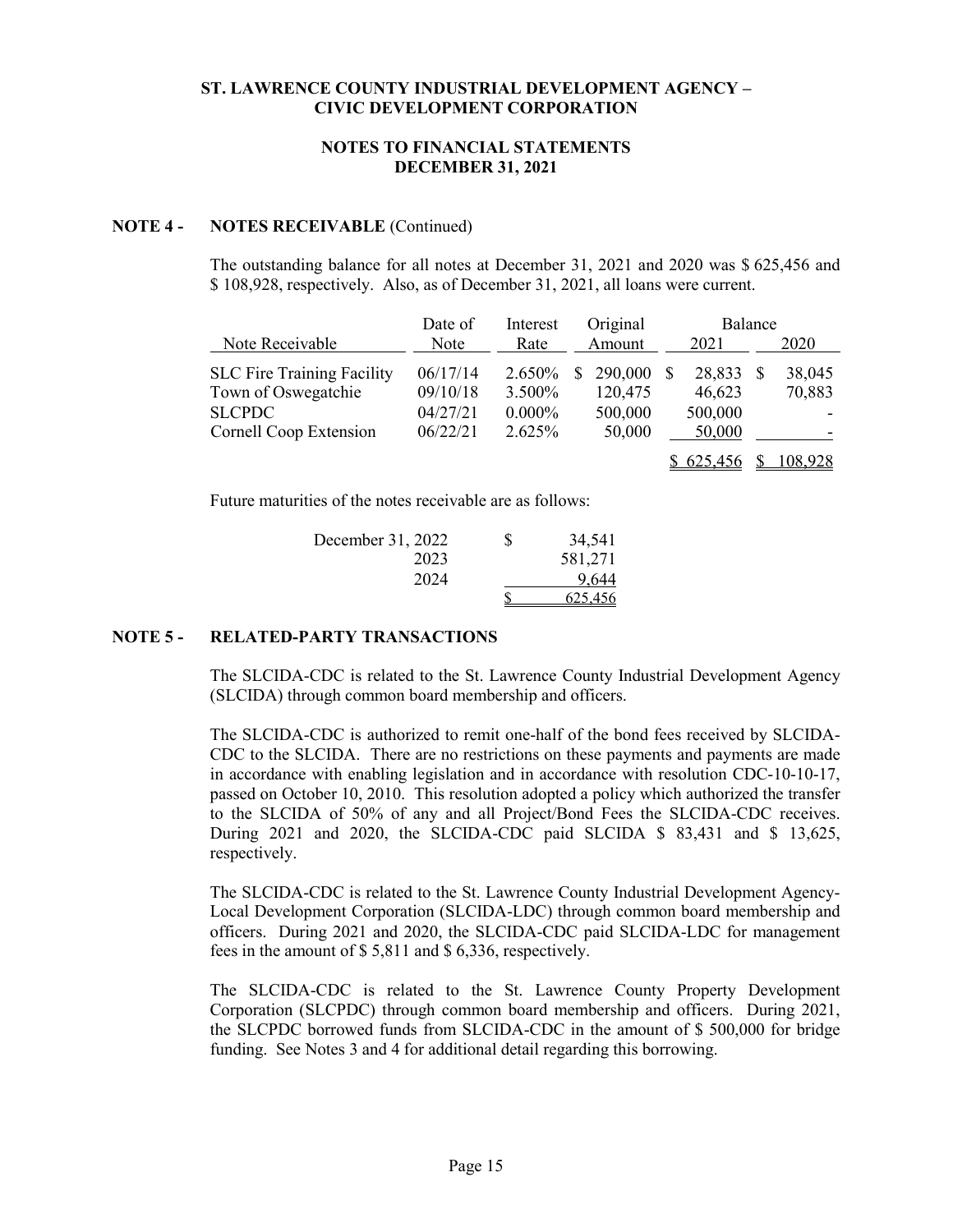

301 Ford Street P.O. Box 327 Ogdensburg, NY 13669 (315) 393-7502 Fax: (315) 393-9231 [www.pmhvcpa.com](http://www.pmhvcpa.com/)

# **INDEPENDENT AUDITOR'S REPORT ON INTERNAL CONTROL OVER FINANCIAL REPORTING AND ON COMPLIANCE AND OTHER MATTERS BASED ON AN AUDIT OF FINANCIAL STATEMENTS PERFORMED IN ACCORDANCE WITH** *GOVERNMENT AUDITING STANDARDS*

Board of Directors St. Lawrence County Industrial Development Agency – Civic Development Corporation

We have audited, in accordance with the auditing standards generally accepted in the United States of America and the standards applicable to financial audits contained in *Government Auditing Standards* issued by the Comptroller General of the United States, the financial statements of the business-type activities of the St. Lawrence County Industrial Development Agency – Civic Development Corporation (SLCIDA-CDC), as of and for the year ended December 31, 2021, and the related notes to the financial statements, which collectively comprise the SLCIDA-CDC's basic financial statements, and have issued our report thereon dated March 28, 2022.

## **Report on Internal Control over Financial Reporting**

In planning and performing our audit of the financial statements, we considered the SLCIDA-CDC's internal control over financial reporting (internal control) as a basis for designing audit procedures that are appropriate in the circumstances for the purpose of expressing our opinion on the financial statements, but not for the purpose of expressing an opinion on the effectiveness of the SLCIDA-CDC's internal control. Accordingly, we do not express an opinion on the effectiveness of the SLCIDA-CDC's internal control.

A *deficiency in internal control* exists when the design or operation of a control does not allow management or employees, in the normal course of performing their assigned functions, to prevent, or detect and correct, misstatements, on a timely basis. A *material weakness* is a deficiency, or a combination of deficiencies, in internal control, such that there is a reasonable possibility that a material misstatement of the entity's financial statements will not be prevented, or detected and corrected, on a timely basis. A *significant deficiency* is a deficiency, or a combination of deficiencies, in internal control that is less severe than a material weakness, yet important enough to merit attention by those charged with governance.

Our consideration of internal control was for the limited purpose described in the first paragraph of this section and was not designed to identify all deficiencies in internal control that might be material weaknesses or significant deficiencies. Given these limitations, during our audit we did not identify any deficiencies in internal control that we consider to be material weaknesses. However, material weaknesses or significant deficiencies may exist that were not identified.